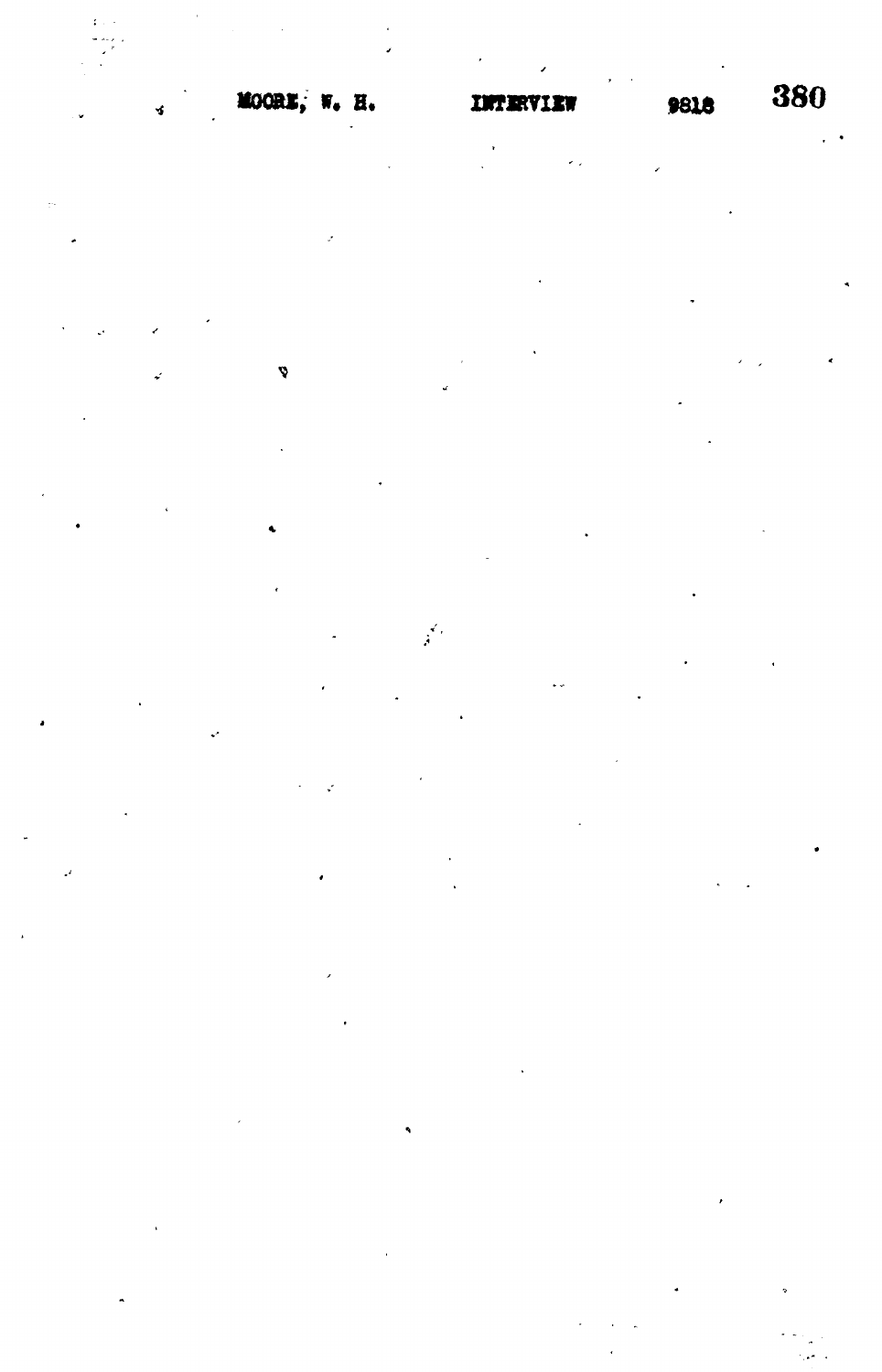| $-11 -$<br>Form $D-(S-149)$                                                                                                                    |
|------------------------------------------------------------------------------------------------------------------------------------------------|
| LEGEND & STORY FORM<br>WORLS PROCRESS ADMINISTRATION<br>381<br>Indian-Pioneer History Project for Oklahoma<br>MORE, W. K.<br><b>THE MAYZIN</b> |
| Field worker's name <b>Enthurt H. Rostman</b>                                                                                                  |
| This report made on (date) Junior 1935,                                                                                                        |
| 1. This legend was<br>secured from (name) <b>W. H. MOORN</b>                                                                                   |
| Address <b>Route 21, Washington, Oldshown</b>                                                                                                  |
| This person is (male or female) White Negro, Indian,                                                                                           |
| If Indian, give tribe                                                                                                                          |
|                                                                                                                                                |
| .<br>الماحسة الشام بالمجالة الإنسوال الشراعة المؤادسين، بك فكب كأن يها: "كُلّْمَا أنَّا مكب الألامية المريخة التي كأن و                        |
| .<br>Antiquis que a confessa fixadas por francese de a considera con el construir de la construction de la construc                            |
|                                                                                                                                                |
| 3. Trite out the legend or story as completely as possible. Use blank<br>choots and attach figmly to this four $\sum_{m}$ choots               |

sheets and attach firmly to this form. Number of sheets attached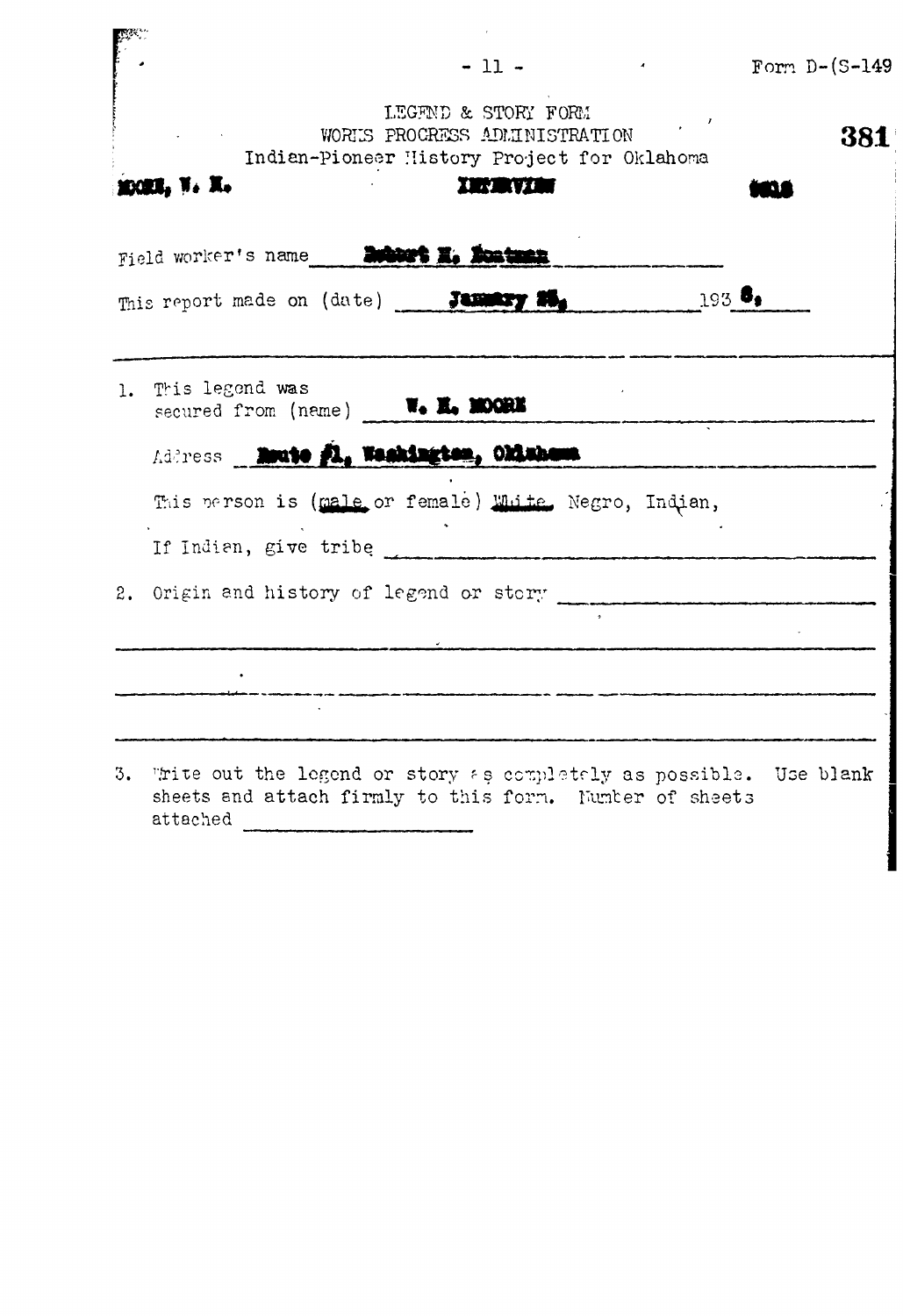**SSGBB, W. H. 2STENTISH S93S** 

Robert H. Bostman Investimator **jasasry 88, X938 f**

> Interview with W. H. Moore, **Boute #1, Washington, Okie-**<br>homa.

**X osae to the Indian Territory in 1872, at the of two years (I wag born November 17, 1870, in Toms)** with my parents. We came with ox-teams and covered **wagons from Texas to the Territory and suffered many hardships and made Tery slow progress. Via settled at old Chintowa, a small trading post of the very oarly d&ysg located near the Red Hirer In the old Chiekasatr Nation. This trading post consisted of one small store. Cattle and horses were traded for supplies, for there** was very little money in this country at that time. After the keeper of the post had collected several head **of stoek, he sold them to some ranebmaa or drore them** aeross to Gainesville, Texas, and sold them. In this **way taisl&ass was earrlsd along for a great many years\***

**There were no white people to speak of at all in the territory until about 1885. Of sourse, there wore a few aoatterM about rho had ran away from sons of th»**  $\mathbf{s}$  tas fugitives from Justice. Many Indians then **lived in this eountry, sad their hones consisted nslnly of tents sad log or polo hats severed witti sod and alay;**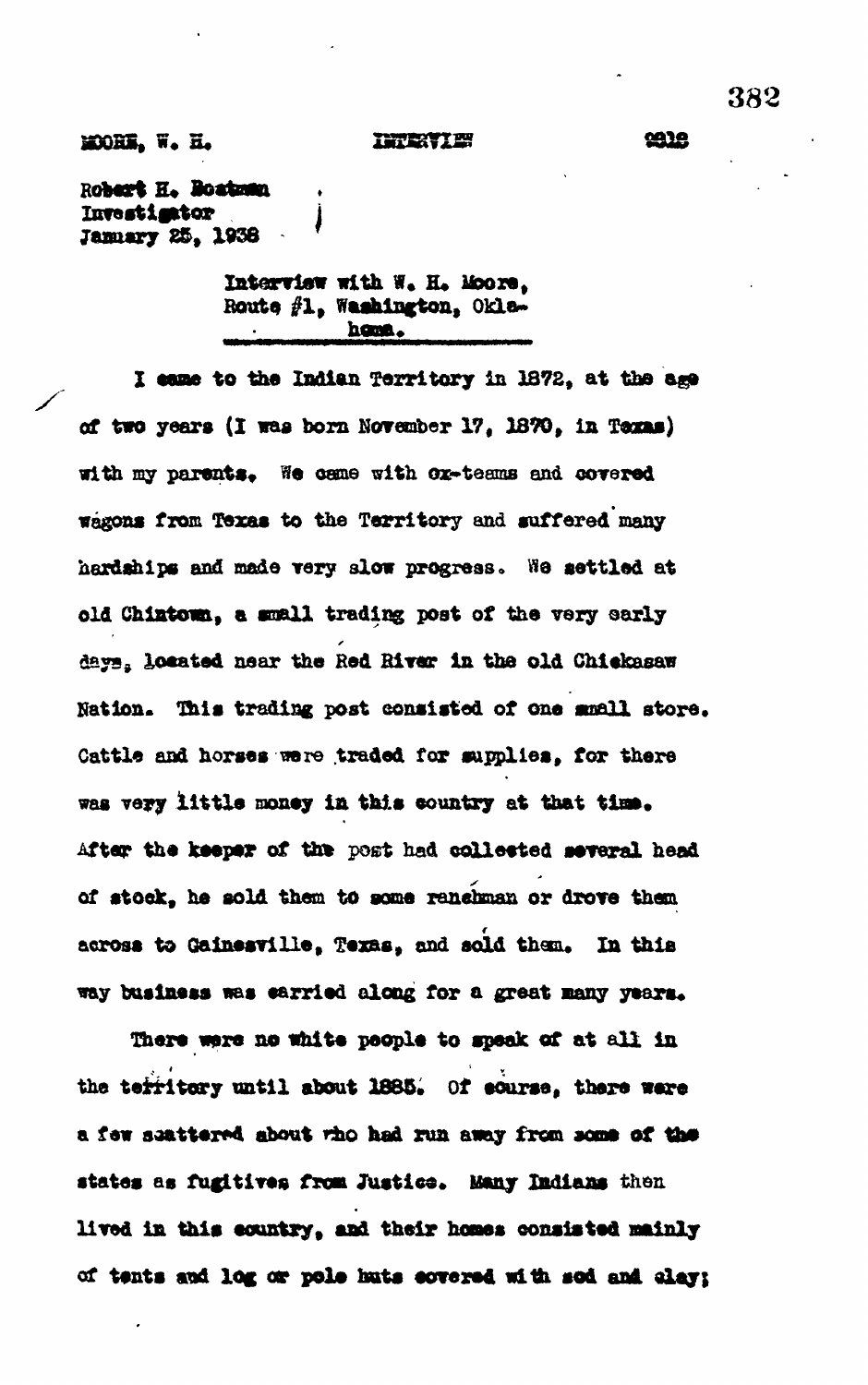**\**

**- 8 -**

most of them had a chimney built of sticks and dirt. Clothing and bedding consisted mainly of moceasin shoes and blankets. Furniture consisted of very little to **none, and was hand-made and of Tery poor construction.**

**Tksre wasn't any land broke at all then in the territory and the people knew nothing at all about the** farming industry. The principal food was corn bread, **be»f and wild game which was killed from the range and** which was very plentiful. Turkey, deer and antelope **were plentiful, and a man was hardly ever required to go more than 300 or 400 yards from his camp to seeure** the amount necessary. Game was easy to kill and the **sage grass was then as high as a man's head.**

The old trading post CHintown, continued until 1884, then it took the name of old Thaskerville and **continued in operation at the same plaee until 1887,** when a railroad came through. It missed the old **post by some three or four miles and a now post was** established, a townsite laid out by the Government **and given the name Hetr Thackenrills; then old Thaskorrllle, once known as Chintown, was dtsooutinued sad** exists only in the minds of the very early people as